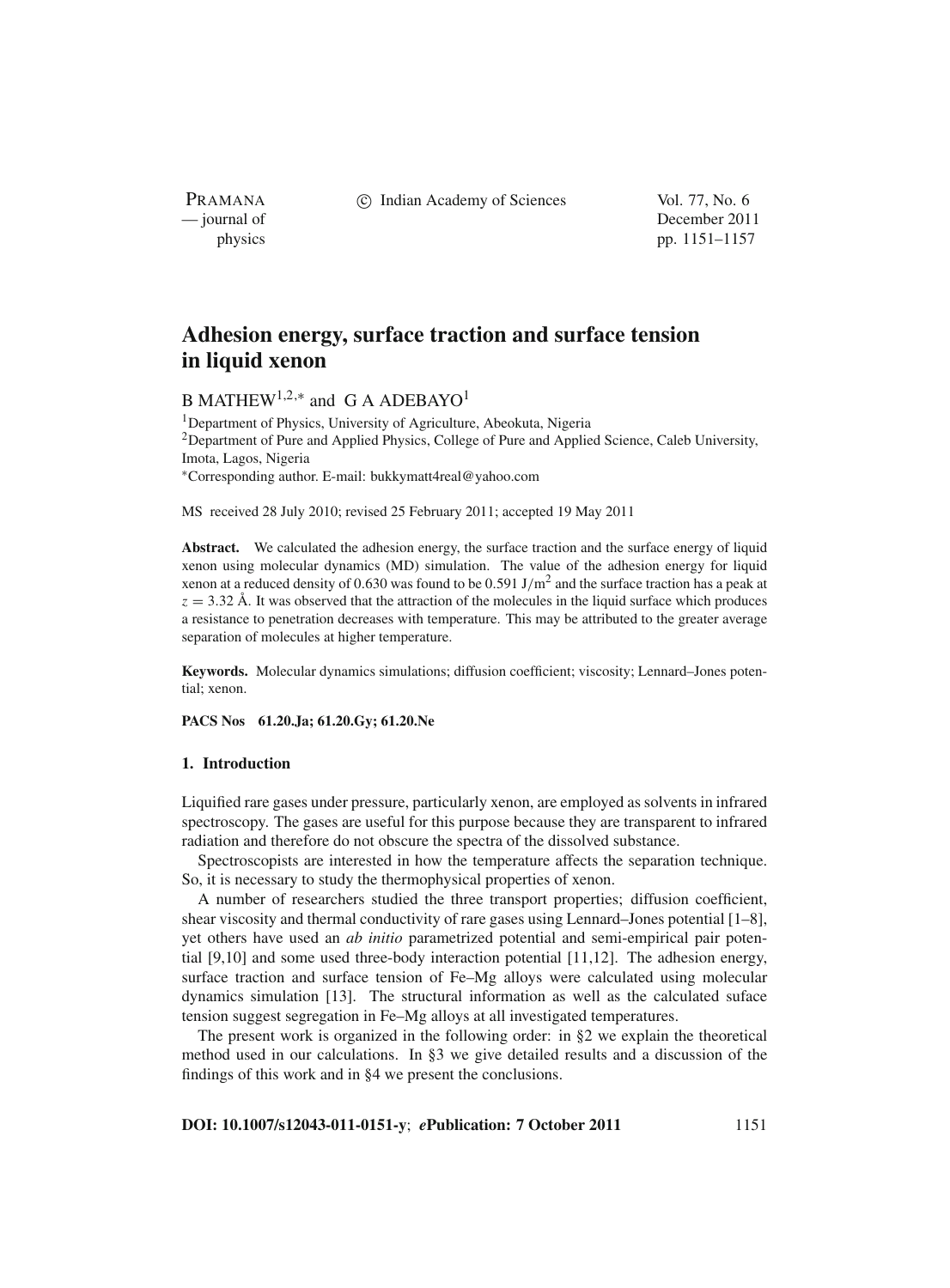*B Mathew and G A Adebayo*

#### **2. Computer simulations**

Molecular dynamics simulations generate information at the microscopic level including atomic positions and velocities by solving the equation of motion of the interacting particles numerically. The connection between microscopic simulations and macroscopic properties is made via statistical mechanics which provides rigorous mathematical expressions that relate the macroscopic properties to microscopic observables. We performed our simulations in a cubic box of volume *V* containing  $N = 864$  atoms of xenon with periodic boundary condition in three dimensions. Calculations were done at temperatures 281, 314, 344, 405 and 473 K, corresponding to reduced temperatures of 1.232, 1.377, 1.509, 1.776 and 2.075 K respectively, and at a density of  $177 \text{ mol/dm}^3$  (0.630 in reduced unit). The reduced density and the reduced temperature are given as  $\rho^* = \rho \sigma^3$  and  $T^* = K_B T / \epsilon$ respectively.

A good starting point for any MD simulation is the selection of a potential function to mimic the system of interest. Potential and forces on atoms are calculated at a time step of  $\Delta t = 0.004$ . The equation of atomic motion is solved numerically using the Verlet algorithm [14]. The trajectories obtained from the integration are used to calculate the dynamical and static properties of interest.

The mass *m* of an atom was set to unity for convenience, while the interactions beyond the cut-off radius  $r_c = \frac{1}{2}L$  are set to zero, and correction terms are added where needed. *L* is the length of the simulation box. The pairwise potential used in the present work is the LJ 12-6 potential given by

$$
V(r_{ij}) = 4\epsilon \left[ \left( \frac{\sigma}{r_{ij}} \right)^{12} - \left( \frac{\sigma}{r_{ij}} \right)^6 \right],
$$
\n(1)

where  $\sigma$  is the atomic diameter,  $\epsilon$  is the LJ energy parameter and  $r_{ij}$  is the interatomic distance between atoms *i* and *j*.

The force between two atoms may be written as

$$
F = \frac{-dV(r)}{dr} = -24 \frac{\epsilon}{\sigma} \left[ 2 \left( \frac{\sigma}{r} \right)^{13} - \left( \frac{\sigma}{r} \right)^7 \right].
$$
 (2)

By convention, repulsive forces are positive while attractive forces are negative. The pair distribution function is given by

$$
g(r) = \frac{n(r)}{\Delta r \rho},\tag{3}
$$

where  $n(r)$  is the average number of atoms that can be found in a shell within the distance  $r - \frac{\Delta r}{2} < r < r + \frac{\Delta r}{2}$  and  $\Delta r$  is the shell thickness.

In macroscopic systems, we can represent the atomic interactions between atoms by surface traction [15] and by assuming the surface traction to be in the *z*-direction. Then for a LJ potential one can write the surface traction [16] as

$$
T_0(z) = \frac{A}{6\pi z_0^3} \left[ \left(\frac{z_0}{z}\right)^3 - \left(\frac{z_0}{z}\right)^9 \right] \tag{4}
$$

which is

$$
= \frac{8\Delta\gamma}{3z_0} \left[ \left( \frac{z_0}{z} \right)^3 - \left( \frac{z_0}{z} \right)^9 \right] \tag{5}
$$

1152 *Pramana – J. Phys.***, Vol. 77, No. 6, December 2011**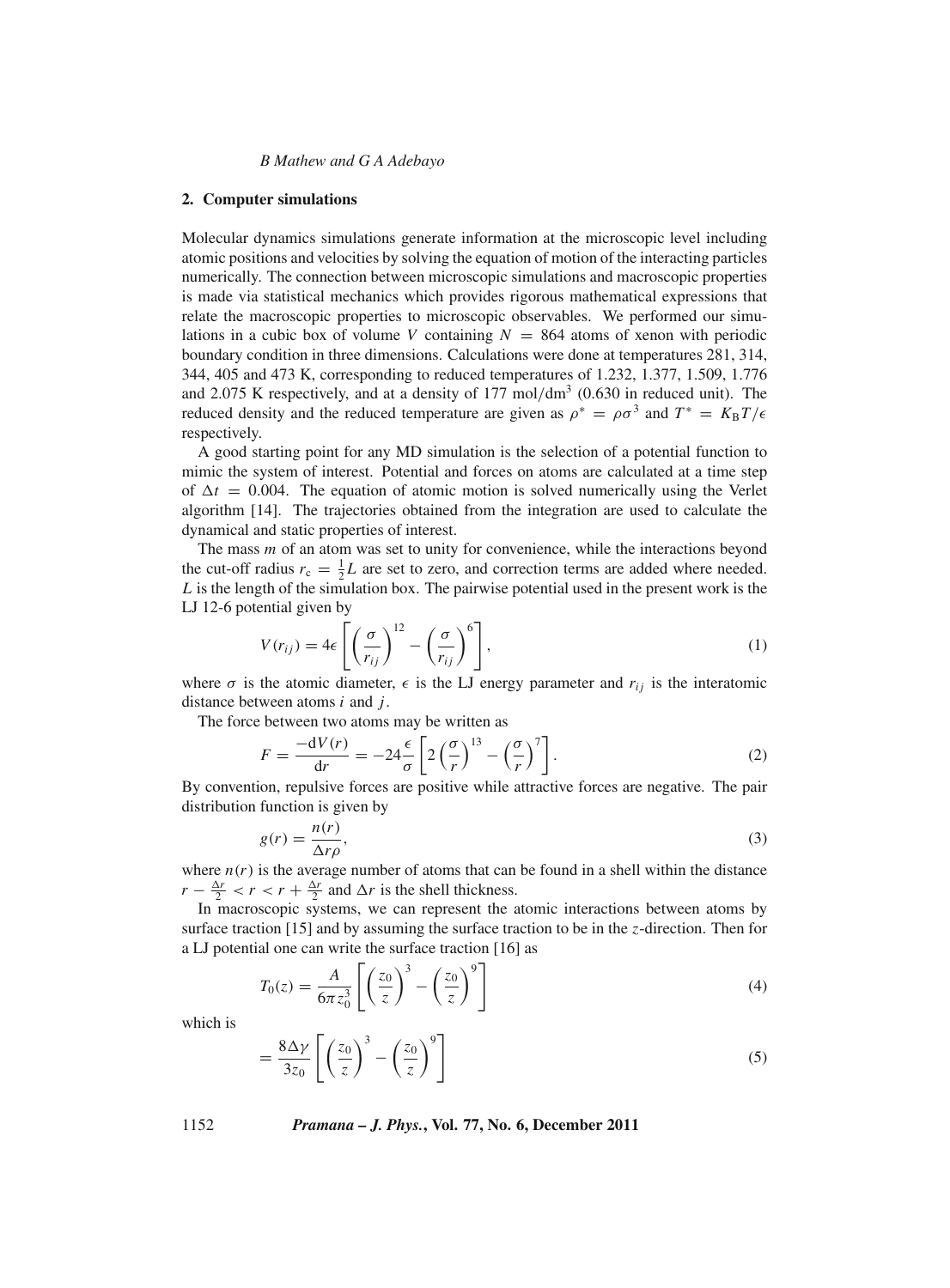*Adhesion energy, surface traction and surface tension in liquid xenon*

**Table 1.** Lennard–Jones parameters for xenon used in this work.

| System | $\sigma$ (Å) | $\epsilon_B$ (K) |  |
|--------|--------------|------------------|--|
| Xenon  | 3.9          | 228              |  |

where *A* is known as the Hamakar constant [17] and is defined as

$$
A = 4\epsilon \pi^2 \rho^2 \sigma^6,\tag{6}
$$

where  $\rho$  is the density of the system.

The surfaces of two atoms are in equilibrum when  $T_0 = 0$ , which means the equilibrum distance  $z_0$  is written as

$$
z_0 = \left(\frac{2}{15}\right)^{1/6} \sigma. \tag{7}
$$

We can now define  $\Delta \gamma$  as the adhesion energy between the surface of the two atoms in contact, which is the work done to move two surfaces from equilibrum separation  $z_0$  to infinity.

$$
\Delta \gamma = \int_{z_0}^{\infty} T_0(z) \mathrm{d}z = \frac{A}{16\pi z_0^2}.
$$
\n(8)

Both the liquid–vapour surface tension and viscosity are related by the equation [18]

$$
\eta(T) = \frac{16\beta_{\rm lv}(T)}{15} \sqrt{\frac{M}{N_{\rm A}K_{\rm B}T}}\tag{9}
$$

which is

$$
=\frac{16\beta_{\text{lv}}(T)}{15}\sqrt{\frac{m}{K_{\text{B}}T}}
$$
\n(10)



**Figure 1.** Atomic interactions between atoms in liquid Xe.

*Pramana – J. Phys.***, Vol. 77, No. 6, December 2011** 1153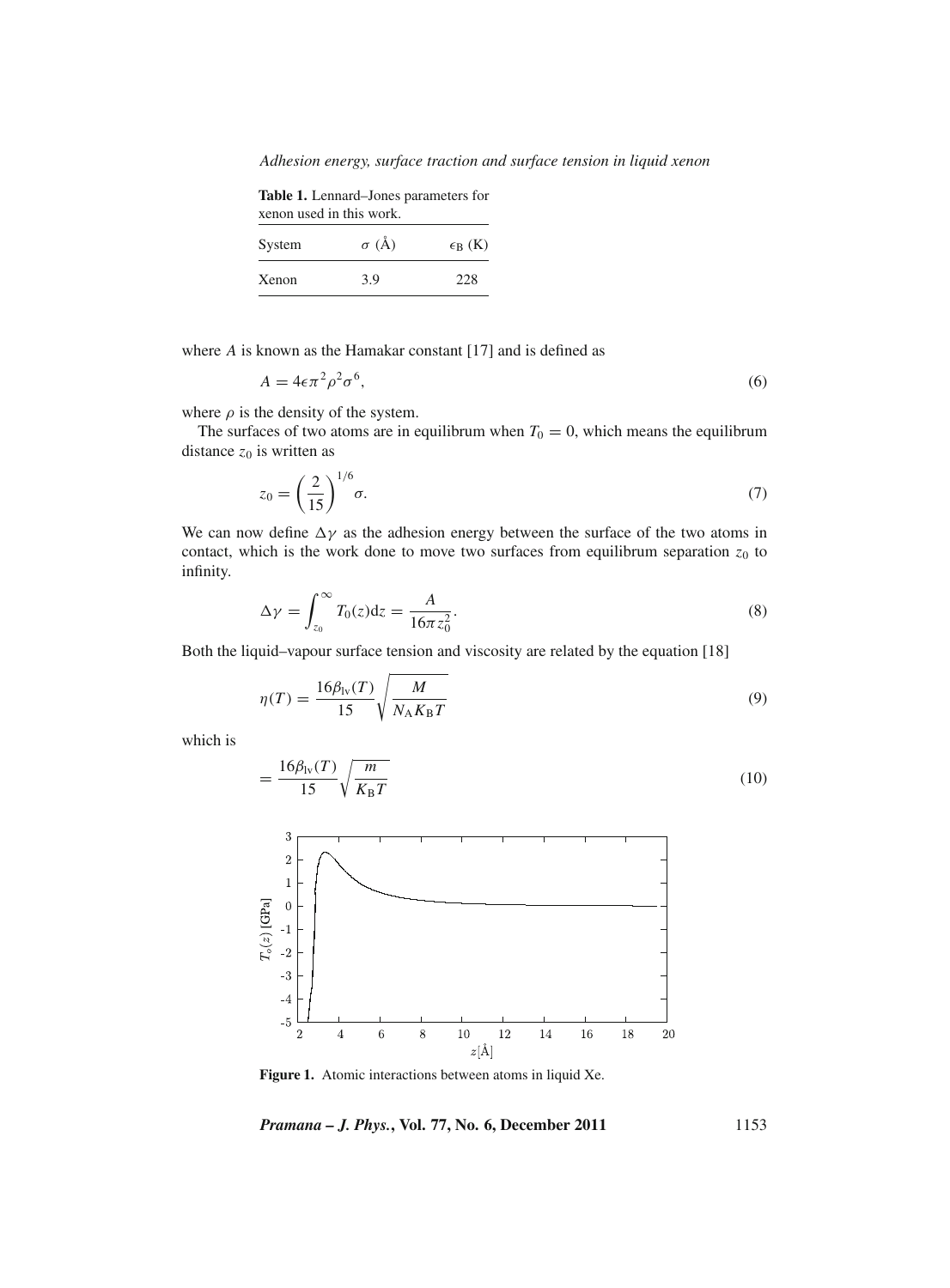*B Mathew and G A Adebayo*



**Figure 2.** A variation of the effective elastic modulus ε of liquid Xe as a function of *B*.

or by the diffusion coefficient

$$
D(T) = \frac{5K_{\rm B}T}{32\pi r \beta_{\rm IV}(T)} \sqrt{\frac{M}{N_{\rm A}K_{\rm B}T}},\tag{11}
$$

where  $N_A$ ,  $M$  and  $K_B$  are respectively, the Avogadro's number, atomic mass and Boltzmann's constant.

From the pair distribution function  $g(r)$ , it is possible to calculate the coordination number *Cn* in the first shell. The first shell can be defined in several ways, but we have used the position of first minimum  $r_m$  to define the first shell in our calculations [19].

$$
C_n = 4\pi \int_0^{r_m} \rho(r)r^2 g(r) dr.
$$
 (12)

If we use the Maugis theory [20], we see that a dimensionless parameter

$$
B = 1.03 \frac{\Delta \gamma}{z_0} \left( \frac{9R}{2\pi \Delta \gamma \epsilon_B^2} \right)^3 \tag{13}
$$

allows to comment on the effective elastic modulus  $\epsilon_B$  of the constituent atoms:

$$
\epsilon_{\rm B} = \sqrt{\left(\frac{1.03\Delta\gamma}{z_0 B}\right)^{1/3} \sqrt{\frac{9R}{2\pi\Delta\gamma}}},\tag{14}
$$

where  $R = \frac{\sigma^2}{4\sigma} = \frac{\sigma}{4}$  is the contact radius. It is worth mentioning that *B* can be seen as a measure of the ratio of elastic deformation to the effective range over which the surface traction is valid.

**Table 2.** Calculated structural properties of liquid Xe.

| T(K) |               | $r_0/\sigma$ $r_{\text{max}}/\sigma$ $r_{\text{max}}/r_0$ $g(r_{\text{max}})$ $g(r_{\text{min}})$ |        |        | $C_n$  |
|------|---------------|---------------------------------------------------------------------------------------------------|--------|--------|--------|
| 281  | 1.6110 1.0999 | 0.68                                                                                              | 2.1615 | 0.7894 | 8.7131 |
| 314  | 1.6332 1.0777 | 0.66                                                                                              | 2.1113 | 0.8011 | 9.2134 |
| 344  | 1.6332 1.0777 | 0.66                                                                                              | 2.0799 | 0.8052 | 9.2598 |
| 405  | 1.6332 1.0777 | 0.66                                                                                              | 2.0084 | 0.8180 | 9.4079 |
| 473  | 1.6332 1.0777 | 0.66                                                                                              | 1.9516 | 0.8283 | 9.5260 |
|      |               |                                                                                                   |        |        |        |

1154 *Pramana – J. Phys.***, Vol. 77, No. 6, December 2011**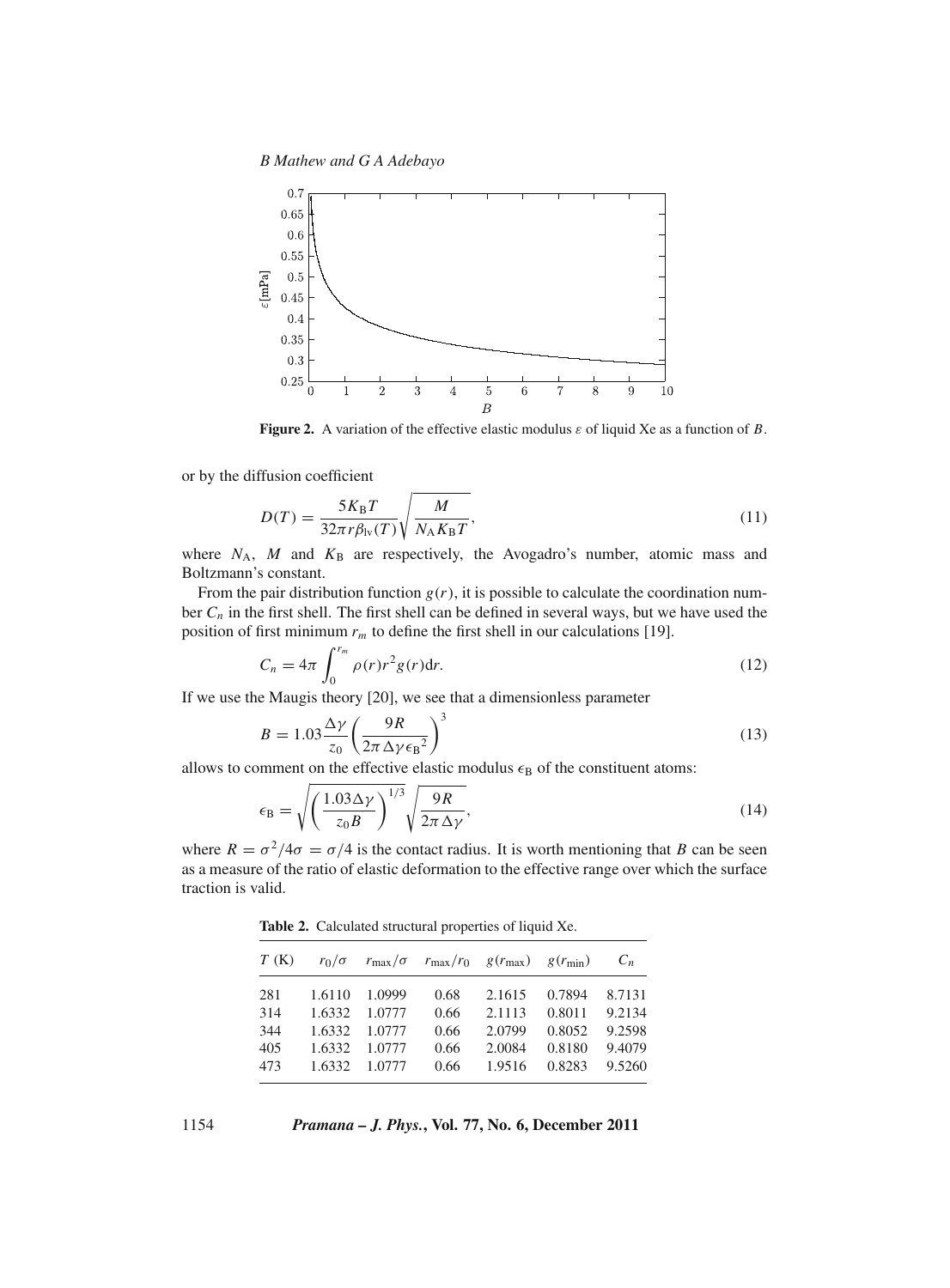*Adhesion energy, surface traction and surface tension in liquid xenon*



**Figure 3.** Plot of the principal peaks in the effective pair distribution function for liquid Xe.

#### **3. Results**

The parameters of the LJ potential for xenon used in this work are given in table 1. The parameters are taken from [21]. The adhesion energy holding atoms together calculated using eq. (8) in xenon was found to be 0.591 J/m<sup>2</sup>.

Figure 1 shows the curve of the surface traction in Xe with a peak occurring at  $z_0 =$ 3.32 Å. From the plot, it is seen that the attractive force betweeen the surfaces has a constant value at a gap less than a certain separation and goes to zero at large separations. Figure 2 shows the relationship between the effective elastic modulus  $\epsilon$  and *B*. The effective elastic modulus decreases as *B* increases.

In table 2, we present the states of the system studied and the structural information from our calculations. The sets of temperatures used are taken from experimental data [22,23]. We determine the symmetric distance ratio  $r_{\text{max}}/r_0$ . An average value of 0.66 was obtained. It was observed that the coordination number increases with increasing temperature. A possible reason for this behaviour could be that the separation of pairs of atoms is happening in the first shell as the temperature increases. Hence, separation of pairs of atoms leads to overcrowding in the first shell resulting in an increased number of nearest neighbours in the first shell.

Figure 3 shows the variation of  $g(r_{\text{max}})$  with temperature. As *T* increases, the main peak in the effective pair distribution function decreases.

Table 3 shows the calculated dynamic coefficients from our studies.

*T* (K) *D* (10<sup>-9</sup> m<sup>2</sup> s<sup>-1</sup>)  $\eta$  (m Pa·s)  $\beta_{\text{lv}}$  (10<sup>-5</sup> Nm 281 8.8977 0.1287 0.083 314 9.7620 0.1393 0.080 344 10.5871 0.1795 0.077 405 12.2050 0.2296 0.073 473 14.3255 0.3956 0.067

**Table 3.** Calculated dynamical properties of liquid xenon.

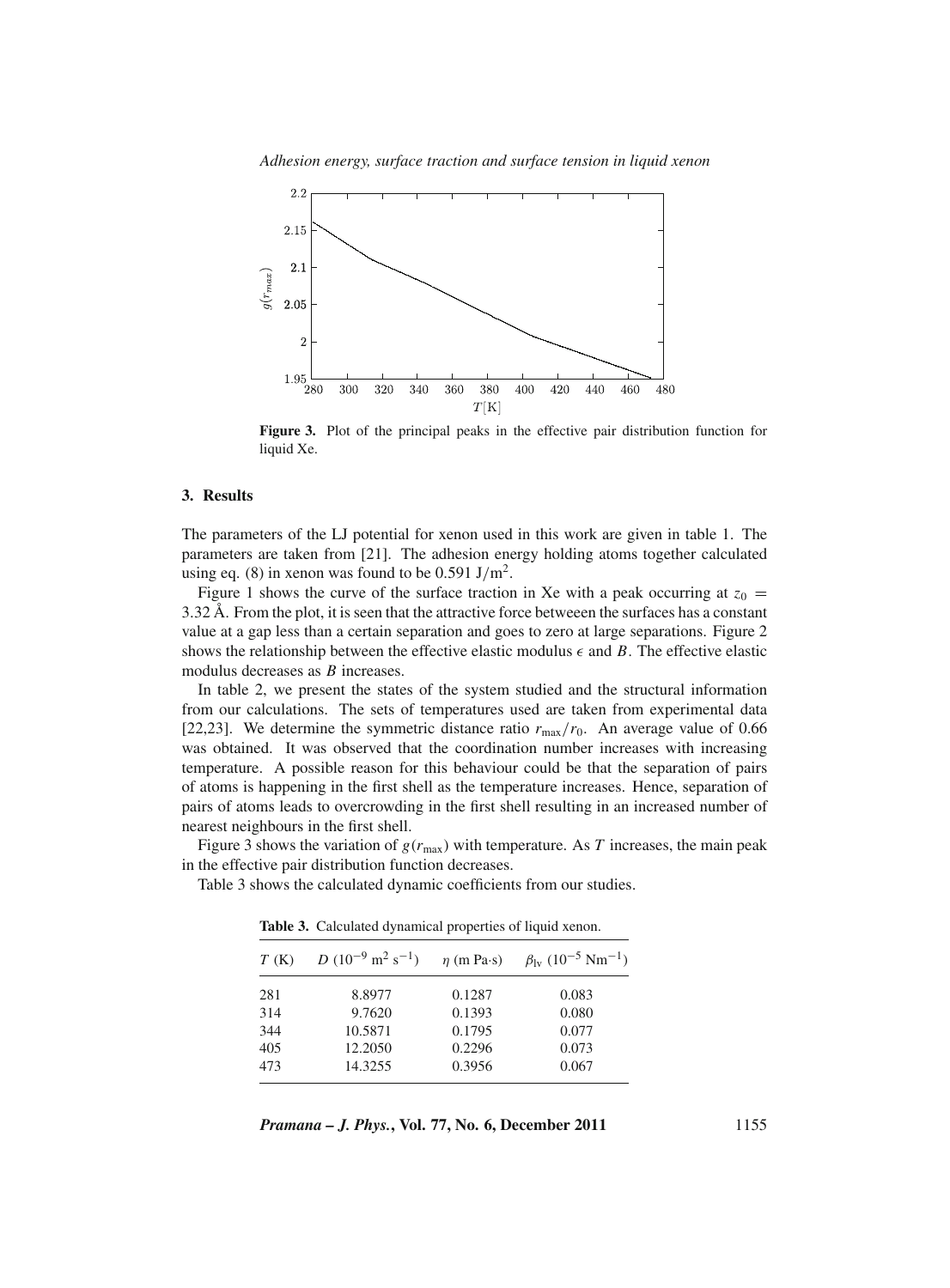*B Mathew and G A Adebayo*



**Figure 4.** Surface tension in liquid Xe at the investigated temperatures.

The diffusion coefficient (*D*) and the shear viscosity increase with temperature. Looking at figure 4, the surface tension in liquid xenon decreases with temperature.

## **4. Conclusions**

We used the interatomic Lennard–Jones potential to determine the adhesion energy and surface traction in liquid xenon over the temperature range of 281–473 K at a density of  $177 \text{ mol/dm}^3$ . The adhesion energy of liquid Xe depends on density. The calculated surface traction has a peak at  $z = 3.32$  Å. The calculated structural and dynamical quantities are in agreement with the theory.

The surface tension of liquid xenon decreases with temperature and hence the force of attraction between molecules on the surface of the liquid decreases. It is worthwhile to investigate the relationship that exists between the surface tensions and the boiling points of simple fluids and molecular liquids.

## **Acknowledgements**

BM is grateful to Prof. J A Olowofela and Dr O J Adeniran for their helpful discussions.

## **References**

- [1] D J Exans, *Phys. Re*v*.* **34**, 1449 (1964)
- [2] G A Fermandez, J Vrabec and H Hasse, *Fluid Phase Equilibr.* **221**, 157 (2004)
- [3] D M Heyes, *Phys. Re*v*.* **37**, 5677 (1988)
- [4] H Kaburaki, J Li, S Yip and H Kimizuka, *J. Appl. Phys.* **102**, 043514 (2007)
- [5] K Meier, A Laesecke and S Kabelac, *Int. J. Thermophys.* **22**, 161 (2001)
- [6] A Rahman, *Phys. Re*v*.* **136**, 405 (1964)
- [7] F H Stillinger and A Rahman, *J. Chem. Phys.* **60**, 1545 (1974)
- [8] K V Tretiakov and S Scandolo, *J. Chem. Phys.* **120**, 3765 (2004)
- [9] R Eggenberger, S Gerber, H Huber, D Scarles and M Welker, *J. Phys. Chem.* **97**, 1980 (1992)
- [10] R D Mountain, *Int. J. Thermophys.* **28**, 259 (2007)

## 1156 *Pramana – J. Phys.***, Vol. 77, No. 6, December 2011**